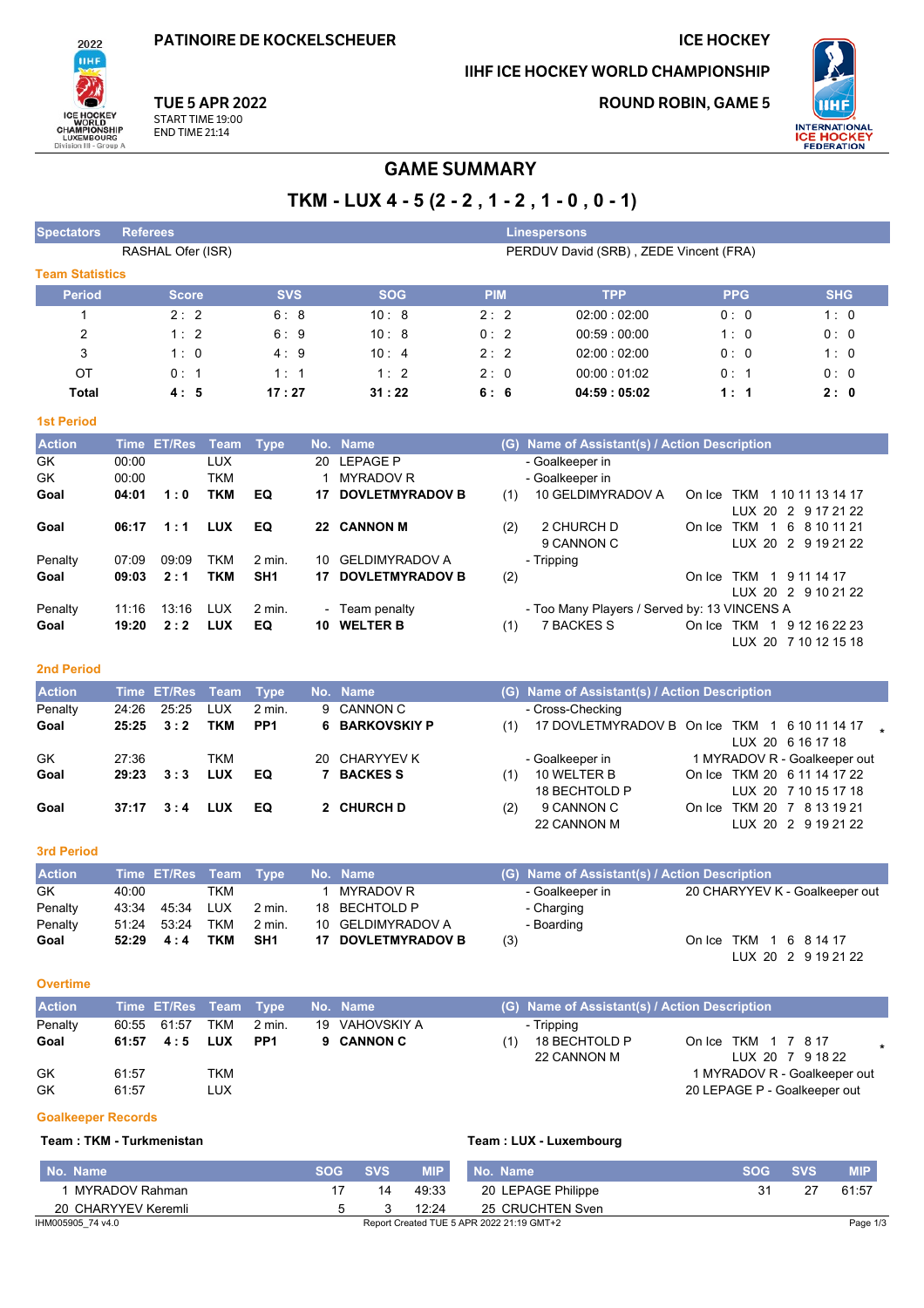#### **ICE HOCKEY**

**ROUND ROBIN, GAME 5** 

IIHF ICE HOCKEY WORLD CHAMPIONSHIP

ICE HOCKEY<br>CHAMPIONSHIP<br>CHAMPIONSHIP<br>LUXEMBOURG<br>Division III - Group A

2022 **IIHF** 

**Game Statistics** 

## **TUE 5 APR 2022**

START TIME 19:00<br>END TIME 21:14

| Team : TKM (Green) |                              |          |             |              |                |              |                |          |        |                |                |                |           |                         |             |
|--------------------|------------------------------|----------|-------------|--------------|----------------|--------------|----------------|----------|--------|----------------|----------------|----------------|-----------|-------------------------|-------------|
|                    | Head Coach: ALLAYAROV Bayram |          |             |              |                |              |                |          |        |                |                | Shots on Goal  |           |                         |             |
| No. Pos.           | <b>Name</b>                  | G        | A           | P            | <b>PIM</b>     | FO+          | FO-            | $FO+/-$  | FO%    |                | $\overline{2}$ | 3              | <b>OT</b> | <b>TS</b>               | $+/-$       |
| 7 D                | <b>HYDYROV Dovlet</b>        | 0        | $\Omega$    | $\Omega$     | 0              | 0            | 0              | 0        | 0.00   | $\Omega$       | 1              | $\overline{2}$ | 0         | 3                       | $-1$        |
| D<br>8             | AGANIYAZOV Amangeldi +A      | 0        | 0           | 0            | 0              | $\Omega$     |                | -1       | 0.00   | 0              |                | 0              | 0         |                         | $-1$        |
| F<br>13            | GURBANOV Ahmet +C            | 0        | 0           | 0            | 0              | $\mathbf 0$  | 0              | 0        | 0.00   | 1              | 3              |                | 0         | 5                       | $\mathbf 0$ |
| F<br>19            | <b>VAHOVSKIY Aleksandr</b>   | 0        | $\Omega$    | 0            | $\overline{2}$ |              |                | 0        | 50.00  | 0              | $\mathbf{0}$   | 0              | 0         | 0                       | $-1$        |
| 21 F               | BAYMYRADOV Baymyrat          | 0        | $\Omega$    | 0            | $\Omega$       | $\Omega$     | 0              | $\Omega$ | 0.00   | 1              | 0              | $\Omega$       | 0         |                         | $-2$        |
| F<br>6             | <b>BARKOVSKIY Pavel</b>      |          | 0           |              | 0              | 3            | 7              | -4       | 30.00  | $\overline{2}$ | $\overline{2}$ |                |           | 6                       | -1          |
| 10 F               | <b>GELDIMYRADOV Arslan</b>   | 0        |             |              | 4              |              | 0              | 1        | 100.00 | 0              | $\mathbf{0}$   | $\Omega$       | 0         | 0                       | 0           |
| D<br>11            | <b>NURYYEV Muhammetyar</b>   | 0        | 0           | 0            | 0              | 0            | 0              | 0        | 0.00   | 0              | 0              |                | 0         | 1                       | $\mathbf 0$ |
| D<br>14            | KAKAJANOV Serdar             | 0        | $\Omega$    | 0            | 0              | 0            | 0              | 0        | 0.00   | 1              | $\Omega$       |                | 0         | 2                       | $+2$        |
| 17 F               | DOVLETMYRADOV Begench (BP)   | 3        |             | 4            | $\Omega$       | $\Omega$     | $\overline{2}$ | $-2$     | 0.00   | 4              | 1              | $\overline{2}$ | $\Omega$  | $\overline{7}$          | $+2$        |
| 9 F                | <b>CHARYYEV Chary</b>        | 0        | 0           | 0            | 0              | 4            | 8              | -4       | 33.33  | 0              | 0              |                | 0         | 1                       | 0           |
| 12 D               | <b>KAKABAYEV Erkin</b>       | 0        | 0           | $\mathbf 0$  | $\mathbf 0$    | 0            | 0              | 0        | 0.00   | 0              | $\mathbf 0$    | $\mathbf 0$    | 0         | 0                       | $-1$        |
| F<br>16            | <b>AMANOV Arslan</b>         | 0        | 0           | 0            | 0              | 0            | $\overline{2}$ | $-2$     | 0.00   |                |                | 0              | 0         | $\overline{\mathbf{c}}$ | $-1$        |
| F<br>22            | <b>ESENOV Ovezguly</b>       | 0        | 0           | 0            | 0              | $\mathbf{1}$ | 3              | $-2$     | 25.00  | 0              |                |                | 0         | $\overline{c}$          | $-2$        |
| 23 D               | ANNASAPAROV Musa             | 0        | 0           | $\Omega$     | 0              | $\Omega$     | $\Omega$       | $\Omega$ | 0.00   | $\mathbf 0$    | $\Omega$       | $\Omega$       | 0         | $\mathbf 0$             | $-1$        |
| 4 D                | <b>AVDEYEV Nikita</b>        | 0        | 0           | 0            | 0              | 0            | 0              | 0        | 0.00   | 0              | 0              | 0              | 0         | 0                       | 0           |
| 15 F               | <b>ATEKAYEV Perhat</b>       | $\Omega$ | $\mathbf 0$ | $\mathbf 0$  | $\mathbf 0$    | $\mathbf 0$  | $\Omega$       | $\Omega$ | 0.00   | $\mathbf 0$    | 0              | $\mathbf 0$    | 0         | 0                       | $\mathbf 0$ |
| 1 GK               | <b>MYRADOV Rahman</b>        | 0        | 0           | 0            | 0              |              |                |          |        | 0              | 0              | 0              | 0         | 0                       |             |
| 20 GK              | <b>CHARYYEV Keremli</b>      | 0        | $\Omega$    | $\mathbf{0}$ | 0              |              |                |          |        | 0              | $\mathbf 0$    | $\Omega$       | 0         | 0                       |             |
| Total              |                              | 4        | 2           | 6            | 6              | 16           | 30             | $-14$    | 34.78  | 10             | 10             | 10             |           | 31                      |             |

|  |  | Team: LUX (White) |
|--|--|-------------------|
|  |  |                   |

|                   | Head Coach: FICAL Petr  |          |                |                |                |                |          |                |        |                | Shots on Goal    |                |                |                         |              |
|-------------------|-------------------------|----------|----------------|----------------|----------------|----------------|----------|----------------|--------|----------------|------------------|----------------|----------------|-------------------------|--------------|
| No. Pos.          | <b>Name</b>             | G.       | А              | P              | <b>PIM</b>     | $FO+$          | FO-      | $FO+/-$        | FO%    |                | $\overline{2}$   | 3              | <b>OT</b>      | <b>TS</b>               | $+/-$        |
| 2 F               | <b>CHURCH David</b>     |          |                | $\overline{2}$ | 0              | 0              | 0        | 0              | 0.00   | 0              |                  | 0              | 0              | 1                       | $-1$         |
| $\mathsf{F}$<br>9 | <b>CANNON Colm</b>      |          | $\overline{2}$ | 3              | 2              | 9              |          | 8              | 90.00  | 0              | 2                |                | $\overline{c}$ | 5                       | $-1$         |
| 19 D              | <b>ZRIKA Sami</b>       | 0        | $\Omega$       | $\Omega$       | $\Omega$       | $\mathbf 0$    | $\Omega$ | 0              | 0.00   | 0              | $\Omega$         | $\Omega$       | $\mathbf{0}$   | $\Omega$                | $+1$         |
| 21 D              | <b>BERAN Thierry</b>    | 0        | 0              | 0              | 0              | 0              | 0        | 0              | 0.00   | 0              | 0                |                | 0              | 1                       | $-1$         |
| 22 F              | <b>CANNON Michael</b>   |          | $\overline{c}$ | 3              | 0              | $\overline{c}$ | $\Omega$ | $\overline{2}$ | 100.00 | $\overline{2}$ | $\Omega$         | $\mathbf 0$    | $\mathbf 0$    | $\overline{2}$          | $-1$         |
| 7 F               | <b>BACKES Sacha</b>     |          |                | $\overline{2}$ | 0              | 0              | 0        | 0              | 0.00   | 0              | 2                | 0              | 0              | $\overline{2}$          | $+2$         |
| 8 D               | MEDEDOVIC Dino          | 0        | $\Omega$       | 0              | 0              | 0              | $\Omega$ | $\Omega$       | 0.00   | 0              | 0                | 0              | 0              | 0                       | $\mathbf 0$  |
| 10 F              | WELTER Benny +C (BP)    |          |                | 2              | 0              | 10             | 8        | 2              | 55.56  | 1              | 0                | 0              | 0              |                         | $+1$         |
| 15 F              | <b>MOSR Mirko</b>       | 0        | 0              | 0              | 0              |                |          | $\Omega$       | 50.00  | 1              | 0                | $\overline{2}$ | $\mathbf 0$    | 3                       | $+2$         |
| 18 D              | BECHTOLD Philippe +A    | 0        | $\overline{2}$ | $\overline{2}$ | $\overline{2}$ | 1              | $\Omega$ | 1              | 100.00 | $\overline{1}$ | $\Omega$         | 0              | $\mathbf 0$    |                         | $+2$         |
| 4 F               | <b>MYKKANEN Alex</b>    | 0        | 0              | 0              | 0              | 0              | 0        | 0              | 0.00   | 0              | 0                | 0              | 0              | 0                       | 0            |
| 11 F              | <b>POTUCEK Kristian</b> | 0        | $\Omega$       | 0              | 0              | $\mathbf 0$    | $\Omega$ | $\Omega$       | 0.00   | 0              | 1                | $\Omega$       | $\mathbf 0$    |                         | 0            |
| 13 F              | <b>VINCENS Anthony</b>  | 0        | $\Omega$       | 0              | $\Omega$       | $\mathbf 0$    | 0        | $\Omega$       | 0.00   |                | 0                | 0              | 0              |                         | 0            |
| 16 F              | MOSSONG Claude +A       | 0        | 0              | 0              | $\mathbf 0$    | 7              | 6        |                | 53.85  | 0              | $\boldsymbol{2}$ | 0              | 0              | $\overline{\mathbf{c}}$ | $\pmb{0}$    |
| 17 F              | <b>WAMBACH Eric</b>     | $\Omega$ | $\Omega$       | $\Omega$       | $\mathbf{0}$   | 0              | $\Omega$ | $\Omega$       | 0.00   | $\overline{2}$ | $\Omega$         | $\Omega$       | $\mathbf{0}$   | $\overline{2}$          | $\mathbf{0}$ |
| 6 F               | <b>BIVER Olivier</b>    | 0        | 0              | 0              | 0              | 0              | 0        | 0              | 0.00   | 0              | 0                | 0              | 0              | 0                       | 0            |
| 12 D              | <b>VINCENS</b> philippe | 0        | $\Omega$       | $\Omega$       | $\Omega$       | $\mathbf 0$    | $\Omega$ | $\Omega$       | 0.00   | 0              | $\Omega$         | $\Omega$       | 0              | $\mathbf 0$             | $+1$         |
| 20 GK             | <b>LEPAGE Philippe</b>  | 0        | 0              | 0              | 0              |                |          |                |        | 0              | 0                | 0              | 0              | 0                       |              |
| 25 GK             | <b>CRUCHTEN Sven</b>    | 0        | 0              | 0              | 0              |                |          |                |        |                | 0                | 0              | 0              | 0                       |              |
| Total             |                         | 5        | 9              | 14             | 4              | 30             | 16       | 14             | 65.22  | 8              | 8                | 4              | $\mathbf{2}$   | 22                      |              |